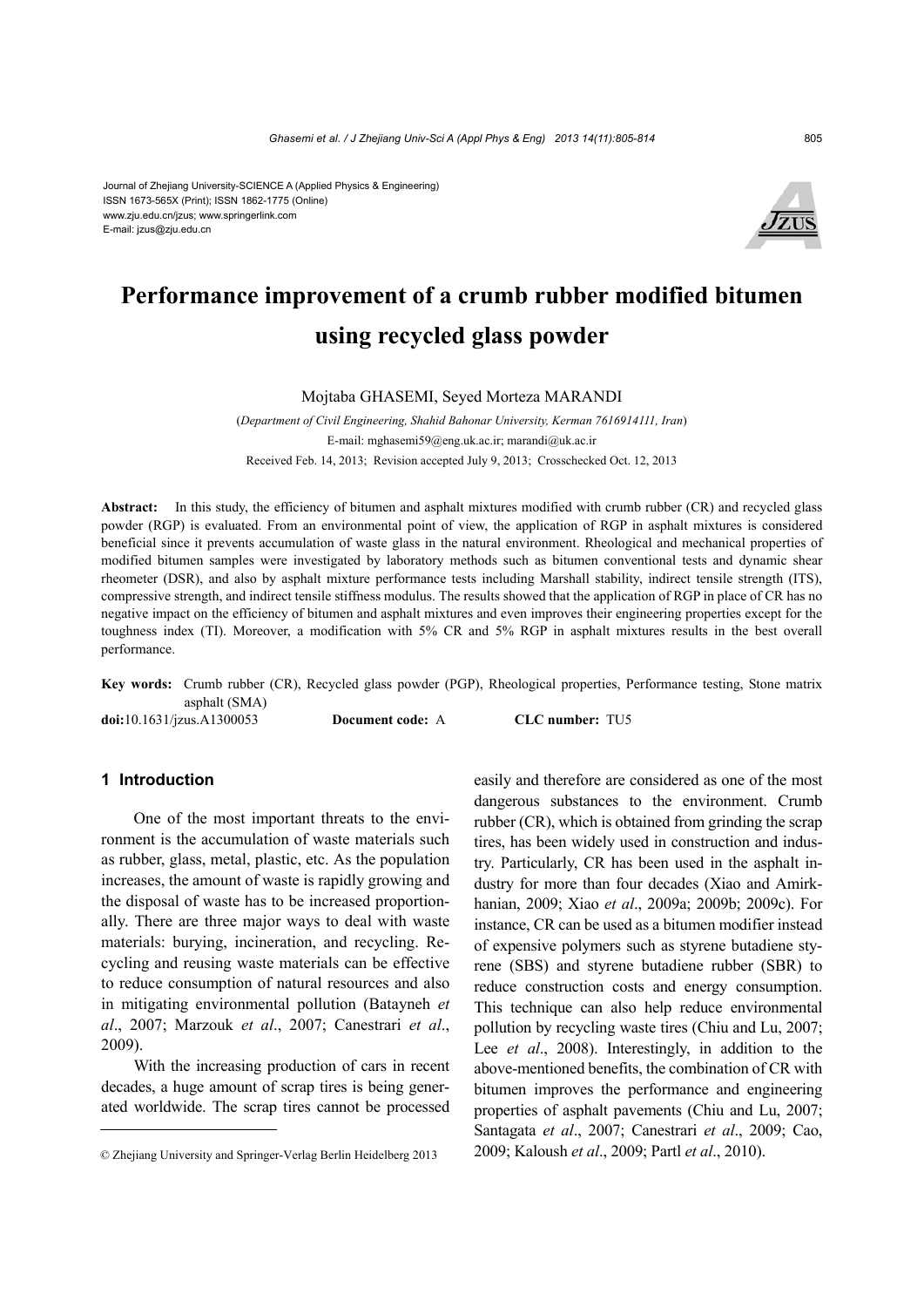Many researchers have stated that the addition of CR to bitumen can improve the elastic function of bitumen and decrease the effects of aging. Therefore, it is considerably useful for producing asphalt pavements with the most durable service life, resistant to fatigue and thermal cracking, and having low maintenance costs, resistant to rutting and reflecting less traffic noise and lower thermal sensitivity (McNerney *et al*., 2000; Shen *et al*., 2005; Shen *et al*., 2006; California Department of Transportation, 2006; Xiao *et al*., 2007; 2009c). Because of all these advantages, bitumen modification with CR has become a common practice these days in the construction industry.

Glass, as a waste material, is produced more than 10 million tons annually in the world. However, it can be recycled frequently without change in its properties. In road construction, glass pieces have been used only as aggregate so far (Wu *et al*., 2004). A recent study carried out by Ghasemi and Marandi (2011) concerning the influences of recycled glass powder (RGP) on the physical and mechanical properties of SBS modified asphalt binders and mixtures, demonstrated improved performance of RGP-SBS modified pavements compared with conventional asphalt-mix pavements.

To have the aforementioned benefits of the CR modifier and further improvement of bitumen and asphalt, simultaneous effect of CR and RGP on engineering properties of bitumen and asphalt mixtures is investigated in the current study. The main objective of this study is to conduct a laboratory investigation into the influences of RGP on the physical and mechanical properties of CR-modified asphalt binders and mixtures.

# **2 Materials and methods**

# **2.1 Preparation of laboratory samples**

Pure bitumen with penetration grade 60–70 from the Isfahan Oil Refinery, Iran was used to make laboratory specimens. Engineering properties of pure bitumen are determined (Table 1).

The required CR was prepared from cutting, scraping and powdering waste tires and then adding it to the traditional bitumen to produce rubber asphalt. Powdering scrap tire and making CR can be done by ambient grinding or cryogenic grinding methods. If the process of making rubber powder is done at room temperature or higher, it is called ambient grinding. If the process of making rubber powder is done at −120 °C using liquid nitrogen to freeze off the rubber and thereby reducing its size, it is called cryogenic grinding. In the present study, CR was obtained from the ambient method. Lee *et al*. (2008) showed that the bitumen modified by ambient CR has more viscosity and less sensitivity to rutting and cracking. In this study, CR has a maximum size of 0.6 mm and a density of  $1320 \text{ kg/m}^3$ .

The other material for preparing samples is RGP which was obtained by the following two-step procedure: first, the waste glass was crushed by a hammer in a big metal container and then turned into powder in a ball mill for 10 min; then the produced powder was passed through a sieve No. 200 (diameter less than 0.074 mm). The density of obtained RGP was  $2470 \text{ kg/m}^3$ . The grain size distribution of RGP was derived using a laser particle size analyzer (Malvern Zetasizer Nano, UK) as shown in Table 2 (ASTM E1260, 2009).

**Table 1 Conventional rheological properties of asphalt cement** 

| Item                                              | Standard<br><b>ASTM</b> | Value |
|---------------------------------------------------|-------------------------|-------|
| Penetration (100 g, 5 s, 25 °C),<br>$0.1$ mm      | $D5-73$                 | 64    |
| Ductility $(25 \degree C, 5 \degree cm/min)$ (cm) | D <sub>113-79</sub>     | >100  |
| Ductility after loss of heating test<br>(cm)      | D <sub>113-79</sub>     | >100  |
| Solubility in trichloroethylene $(\%)$            | D2042-76                | 98.8  |
| Softening point $(^{\circ}C)$                     | D <sub>36</sub> -76     | 47.4  |
| Flash point $(^{\circ}C)$                         | D92-78                  | 285   |
| Loss of heating $(\% )$                           | D1754-78                | 0.03  |
| Specific gravity                                  | D70                     | 1.01  |

| Table 2 Particle size distribution of RGP |  |
|-------------------------------------------|--|
|                                           |  |

| Size (nm) | Percent<br>passing $(\% )$ | Size (nm) | Percent<br>passing $(\% )$ |
|-----------|----------------------------|-----------|----------------------------|
| 458.7     | 100.0                      | 255.0     | 14.3                       |
| 396.1     | 99.6                       | 220.2     | 0.6                        |
| 342.0     | 88.0                       | 190.1     |                            |
| 295.3     | 52.4                       |           |                            |

Microscopic morphology of RGP measured by the scanning electron microscopy (SEM) (Tech Solutions, USA) is illustrated in Fig. 1. The SEM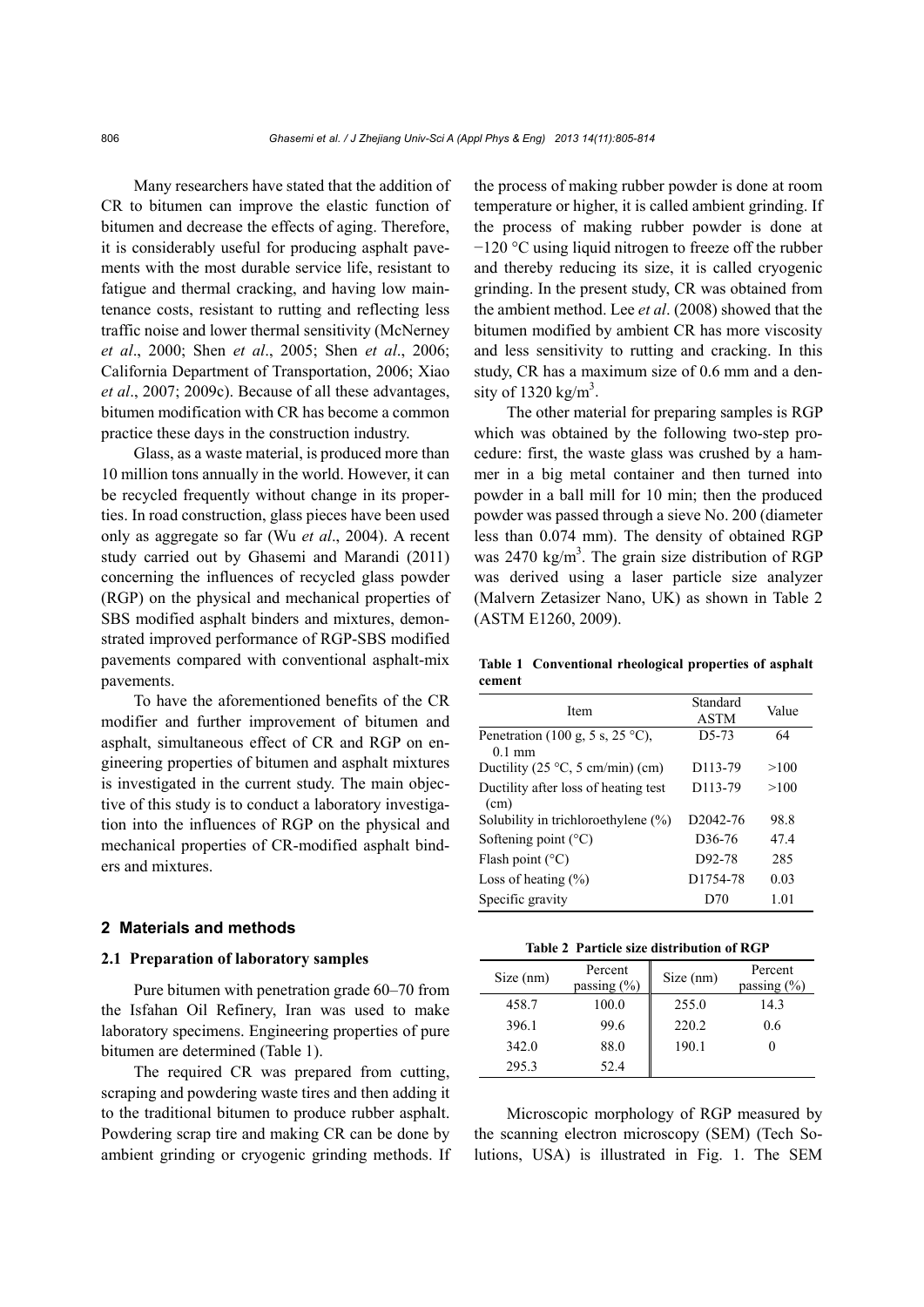examination shows that the glass powder particles are usually coarse, angular and flaky with a wide range of particle sizes. In order to determine the degree of absorption, a specific surface area test was performed on the RGP material according to the ASTM C204 standard. The RGP specific surface area was measured at  $467 \text{ m}^2/\text{kg}$ , indicates a high absorption.

Seven modified bitumen pieces were produced using CR-RGP to prepare a series of samples. Characteristics of the samples are shown in Table 3. Modified bitumen was generated with a laboratory scale mixer at 180 °C for 1 h and at a 3000 r/min rotational speed. The aggregate, used in asphalt concrete mixtures, was obtained from an asphalt plant in Kerman, southeastern Iran. Aggregate characteristics are presented in Table 4. Coarse and fine crushed aggregate with a maximum size of 19 mm were selected for the stone matrix asphalt (SMA) mixtures.

**Table 3 Specification of CR-RGP modified bitumen** 

| Sample No. | CR (%,<br>by binder weight) | RGP (%,<br>by binder weight) |
|------------|-----------------------------|------------------------------|
|            | 10                          |                              |
|            | 9                           |                              |
| 3          |                             |                              |
| 4          |                             |                              |
| 5          |                             |                              |
| 6          |                             |                              |
|            |                             |                              |



**Fig. 1 SEM morphology of RGP**

The aggregate gradation of the mixture is shown in Fig. 2.

# **2.2 Dynamic shear rheometer (DSR) test of the binder**

Today, mechanical-dynamical methods based on oscillatory tests are acknowledged as the best way to evaluate the fundamental rheological properties of bitumen. These tests can be conducted with DSR. In the current study, DSR tests were performed on unmodified as well as modified bitumen with CR, RGP, and CR-RGP. The main results of the DSR testing include complex shear modulus  $(G^*)$  and phase angle ( $\delta$ ).  $G^*$  is defined as the ratio of maximum stress to maximum strain and represents overall resistance against deformation of the asphalt specimen under shear load. This experiment was conducted under conditions of controlled stress with a frequency of 10 rad/s (1.59 Hz) and at a temperature of 64 °C in accordance with standard (ASTM D7175, 2008). According to this standard for high temperature tests  $(46–82 \degree C)$ , the samples should be of 1 mm thickness and 25 mm diameter.

### **2.3 Binder conventional tests**

The base and modified bitumen (with CR, RGP and CR-RGP) were tested for the degree of penetration and softening point. Average results were calculated for three similar samples with the same modifier



**Fig. 2 Grain distribution curves of SMA**

|  |  |  |  | Table 4 Source and consensus properties of aggregates |
|--|--|--|--|-------------------------------------------------------|
|--|--|--|--|-------------------------------------------------------|

| Sample               | Bulk specific<br>gravity | Apparent specific<br>gravity | Water<br>absorption $(\%)$ | Toughness<br>$\frac{(0)}{0}$ | Soundness<br>$(\%$ , Na <sub>2</sub> SO <sub>4</sub> ) |
|----------------------|--------------------------|------------------------------|----------------------------|------------------------------|--------------------------------------------------------|
| Coarse aggregate     | 2.73                     | 2.77                         | 0.28                       | 23.09                        | 1.87                                                   |
| Fine aggregate       | 2.66                     | 2.70                         | l.49                       |                              | 1.21                                                   |
| Filler               | 2.48                     | 2.64                         | -                          | -                            |                                                        |
| <b>ASTM</b> standard | $C-127 & C-128$          |                              |                            | $C-131$                      | $C-88$                                                 |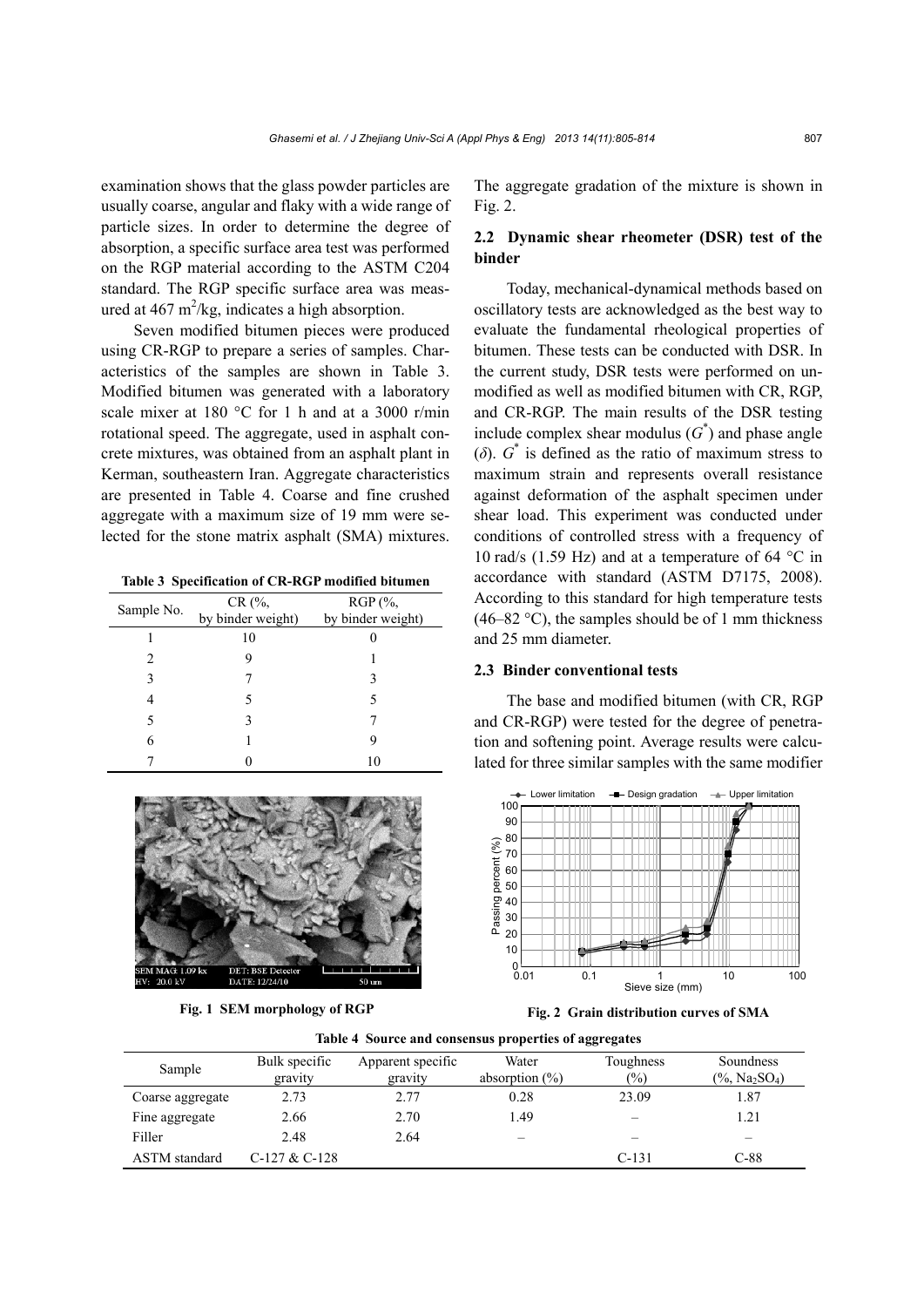content. Thermal sensitivity of the modified bitumen samples, which is the change of consistency parameter as a function of temperature, was evaluated by a penetration index (PI) as well as the results of the degree of penetration and softening point tests. The PI is calculated by (Read and Whiteoak, 2003)

$$
PI = \frac{1952 - 500 \log Pen_{25} - 20SP}{50 \log Pen_{25} - SP - 120},
$$
 (1)

where  $Pen<sub>25</sub>$  is the penetration grade of bitumen at  $25 \degree C$ , and SP is the bitumen's softening point temperature. Compatibility between CR, RGP, and bitumen was investigated through the following techniques.

Uniform grain distributions for both CR and RGP and separation of larger grains were achieved using a sieve No. 100 at 170 °C (Punith and Veeraragavan, 2007).

Storage stability of CR-RGP modified bitumen was determined in accordance with regulations (ASTM D7173, 2011). The specimen was placed in an aluminum foil tube with a diameter of 32 mm and a height of 160 mm. The tube was packed completely without even any air outlet and placed vertically in an oven at 163 °C. After 48 h, the tubes containing the modified bitumen were cooled to room temperature and cut horizontally into three equal parts. The upper and lower parts were melted separately and maintained in small containers named T and B, respectively. When the difference between the T and B softening points became less than  $2.5 \text{ °C}$ , the sample reached good storage stability (Wen *et al*., 2002; Ouyang *et al*., 2005).

# **2.4 Marshall properties of asphalt mixture**

SMA mix design was conducted in accordance with the National Cooperative Highway Research Program No. 425 (NCHRP, 1999). Existing materials in the site that had acceptable specification, i.e., 60–70 penetration grade base bitumen, were used to prepare the reference mixture. Marshall specimens were constructed in the laboratory with 50 blows of a Marshall Hammer on each side. Optimum asphalt content was selected for the SMA mixture to achieve 4% air void and less than 0.3% drain down.

In this study, the optimum bitumen content for control samples was 6.1% to prepare all unmodified

and modified SMA mixtures. Moreover, to eliminate the influence of bitumen content on analysis of experimental results, three samples of each mixture were made with identical bitumen content and the mean results were used as the outcome.

# **2.5 Indirect tensile strength test of the asphalt mixture**

The indirect tensile strength test can be used to predict the fatigue potential and moisture sensitivity of asphalt mixtures. It has been shown that the ITS of the hot mix asphalt (HMA) is related to fatigue cracking (Goh *et al*., 2011). When the mixture has higher ITS, the asphalt pavement can withstand higher strain before failure or cracking. Furthermore, the moisture susceptibility of the asphalt mixture can be determined by comparing the ITS of the asphalt mixture under dry and wet conditions. In this study, Marshall specimens were used for the ITS test; additionally, the ITS of all samples was measured in accordance with standard (AASHTO T283, 2007). Indirect tensile strength tests were performed using a universal testing machine (Zwick, Germany) at a temperature of 25 °C and a deformation rate of 50.8 mm/min. ITS is calculated by

$$
ITS = (2P_{\text{max}})/(\pi dh), \qquad (2)
$$

where  $P_{\text{max}}$  is the failure load (N) of samples under diametric compressive loading, *d* and *h* are the mean values of the diameter (mm) and height (mm) of the Marshall samples, respectively. Moisture sensitivity of mixtures can be calculated using the indirect tensile strength ratio (ITSR) according

$$
ITSR = ITS_1/ITS_2, \t(3)
$$

where  $ITS<sub>1</sub>$  and  $ITS<sub>2</sub>$  are the average ITS of the conditioned and unconditioned samples (both measured in MPa). The toughness index (TI) is a parameter that describes characteristics of the after-peak region in the stress-strain curve. The index is calculated from indirect tensile strength test results (Huang *et al*., 2009). Stress and strain values are normalized by dividing them by the maximum stress and strain values. A dimensionless toughness index (TI) can be calculated by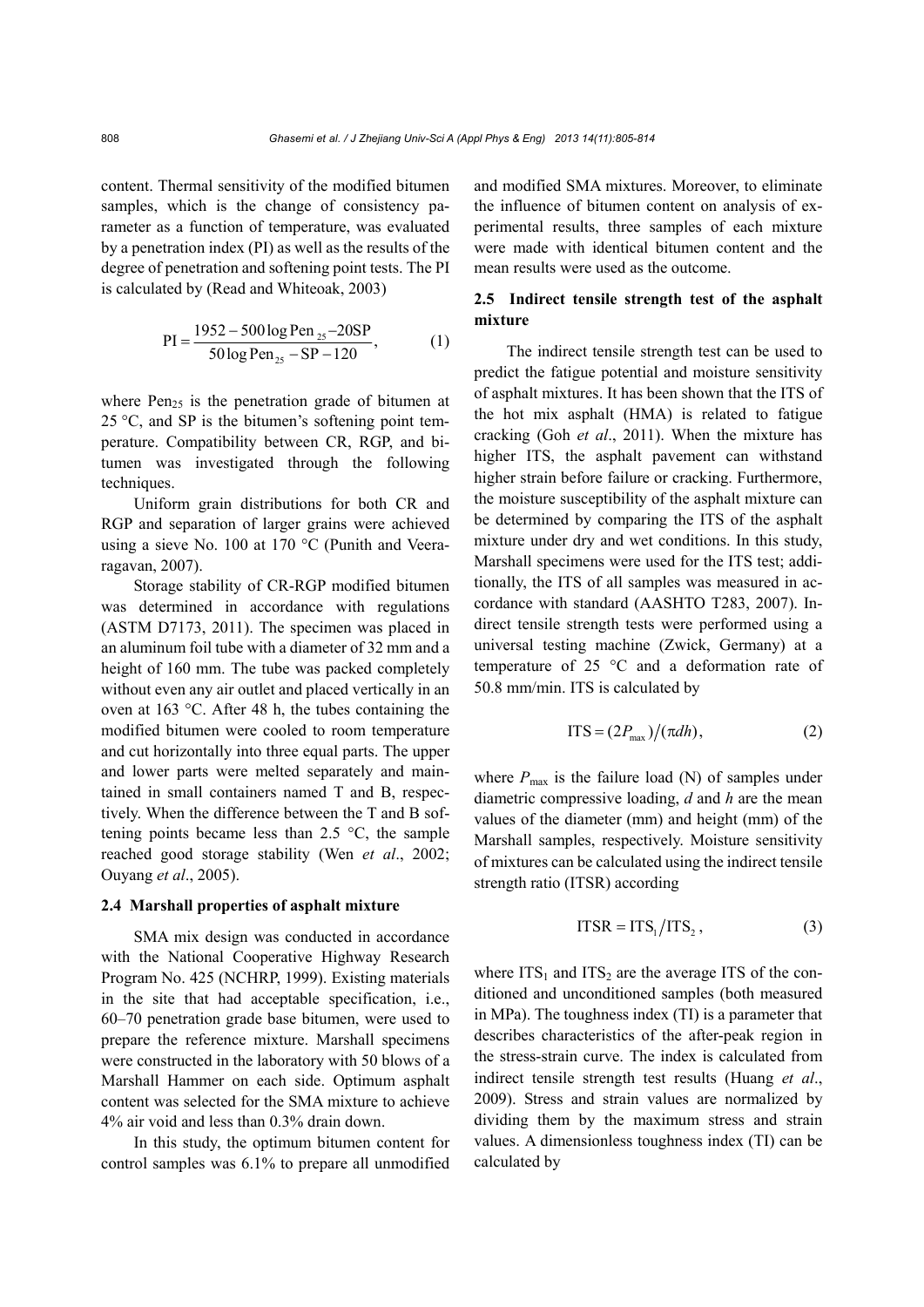$$
TI = \frac{A_{\varepsilon} - A_{\rm p}}{\varepsilon - \varepsilon_{\rm p}},\tag{4}
$$

where  $\varepsilon$  is the strain (here 3%, 4%, and 5%) at the point of interest,  $\varepsilon_p$  is the strain corresponding to the peak stress,  $A_{\varepsilon}$  is the area under the normalized stress-strain curve up to strain  $\varepsilon$ , and  $A_p$  is the area under the normalized stress-strain curve up to  $\varepsilon_p$ . TI values vary from 0 (for an ideal brittle material) to 1 (for an elastic perfectly plastic material).

# **2.6 Compression strength test of the asphalt mixture**

A compressive strength test was performed using a universal testing machine (Zwick, Germany). In order to apply compressive loads on the sample accurately, the two sides of the sample were made perfectly smooth and parallel to each other. Compressive strength tests were performed in load-controlled mode with a loading rate of 10 kN/min and the maximum load was recorded during the test. Ninetysix Marshall samples were used in this test in four different groups. The first group of samples was kept in air at normal temperature for 24 h. The second group was kept in water at 25 °C for 24 h. The third group underwent 25 cycles of freezing and thawing as described as follows: These samples were first put in plastic bags with about 10 mL of water; subsequently, they were placed in the freezer for 4 h at −20 °C and eventually let thaw for 4 h at 25 °C. The fourth group was placed in an oven for 4 h at 50 °C. The three primary and the fourth groups were tested at 25 °C and 50 °C, respectively.

Compressive strength test results were used to obtain the following coefficients (Ahmedzade *et al*., 2007).

$$
K_{\rm h} = R_{25} / R_{50} \,, \tag{5}
$$

where  $K_h$  is the coefficient of heat resistance,  $R_{25}$  and  $R_{50}$  are the compression strengths (MPa) at 25 °C and 50 °C, respectively (MPa).

$$
K_{\rm f} = R_{\rm f}/R_{\rm w} \,, \tag{6}
$$

where  $K_f$  is the coefficient of frost resistance,  $R_f$  is the compression strength after 25 cycles of freeze-thaw (MPa), and  $R_w$  is the compression strength of the water absorbed specimen (MPa). Then,  $K_w$  can be calculated by

$$
K_{\rm w} = R_{\rm w}/R_{25},\qquad \qquad (7)
$$

where  $K_w$  is the coefficient of water resistance.

# **2.7 Indirect tensile stiffness modulus test of the asphalt mixture**

Stiffness modulus of asphalt mixtures was measured under indirect tension conditions, which is the most common method of measuring the stress-strain relationship and evaluating the elastic properties as an important performance characteristic in pavement design. An indirect tensile stiffness modulus test (ITSM) was conducted according to British standard (BS DD 213, 1993), which is defined by (MPa)

$$
S_{\rm m} = F(R + 0.27)/(LH),\tag{8}
$$

where  $S_m$  is the indirect tensile stiffness modulus,  $F$  is the peak value of the applied vertical repeated load (N), *H* is the mean amplitude of the horizontal deformation obtained from five applications of the load pulse (mm), *L* is the mean thickness of the test specimen (mm), and *R* is the Poisson's ratio (assumed to be 0.35). The test was performed in controlled deformation conditions using a UTM. The target value of deformation was chosen as 6 μm. The rise time (defined as the time that the applied load is increased from zero to a maximum value) was 124 ms. Application of the load pulse was set to 3 s. Tests were carried out at 25 °C.

#### **3 Results and discussion**

#### **3.1 DSR test results**

 $G^*$  and  $\delta$  of unmodified and modified bitumen were measured at 64 °C. The ratio *G*\* /sin*δ*, called the rutting parameter, was determined for base bitumen and all samples Nos. 1–7, which are 82.78, 77.91, 72.49, 69.26, 65.32, 70.11, 73.54, and 78.44, respectively.

Rutting parameters of modified samples with different RGP and CR contents are shown in Fig. 3. The results show that the rutting parameter values of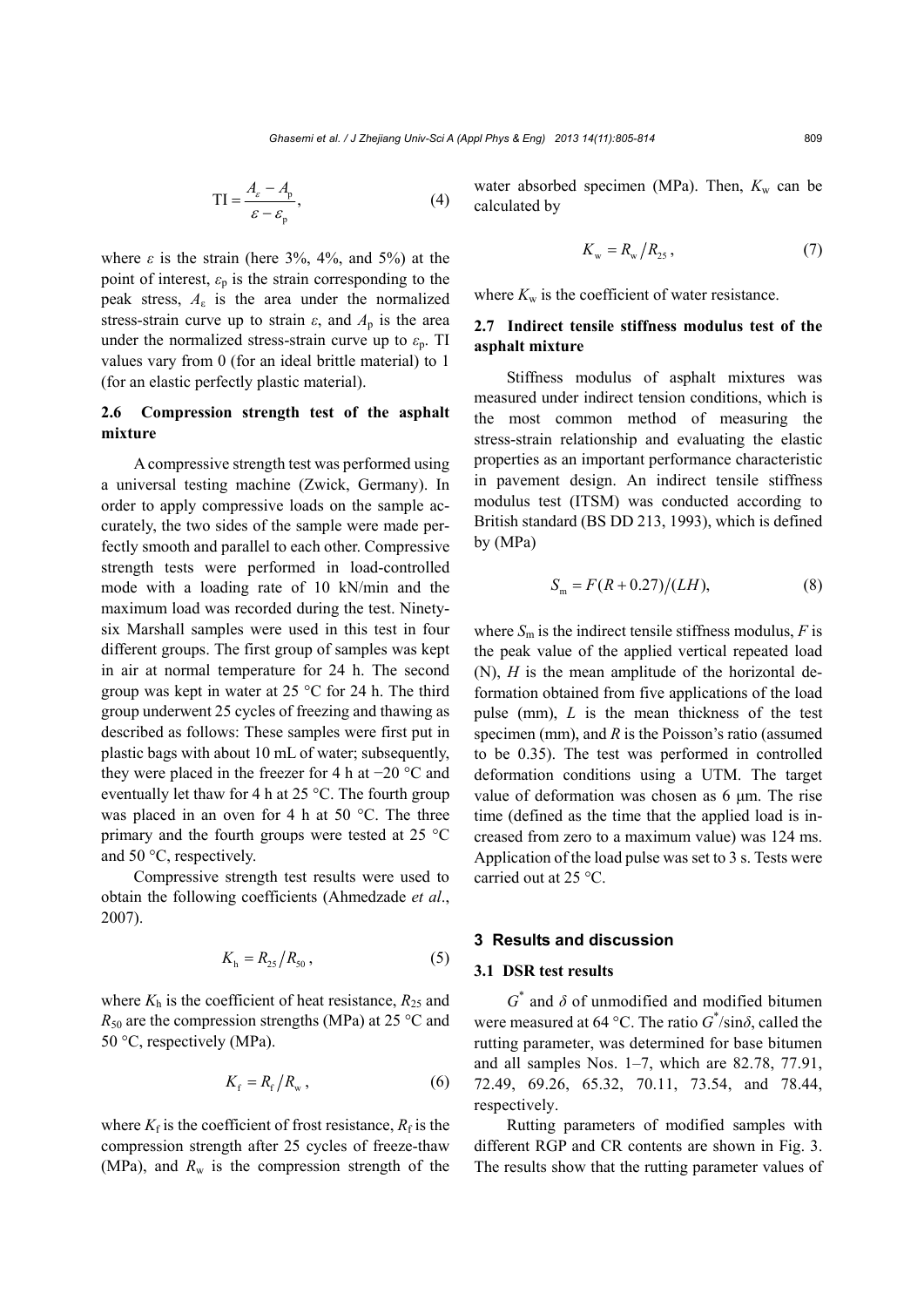the modified samples are increased to maximum values with increasing amounts of RGP up to 5%. The maximum rutting parameter is obtained for the sample modified with 5% CR+5% RGP; with progressive increase of RGP and reduction in CR, the rutting value decreases. It is also clear that modified bitumen is more elastic than the base bitumen.

# **3.2 Conventional bitumen test results**

The results of conventional bitumen test, including degree of penetration, flash point, ductility, specific gravity, loss of heating, and softening point tests are presented in Table 5. With changes in the amount of RGP and CR, penetration and softening point remain almost the same. Based on the results, it



**Fig. 3 Rutting parameter at 64 °C for base and modified bitumen**

can be concluded that RGP has trivial effect on stiffness and elastic properties of bitumen.

Test results showed that the ductility of the modified samples is less than that of the unmodified samples. CR and RGP particles, which do not have the possibility of deformation in the narrowed section of the sample, cause the ductility to be reduced. Additionally, the current study revealed that by increasing RGP and decreasing CR in the CR-RGP modified bitumen, ductility increases. This is probably due to the smaller particle sizes of RGP in comparison with CR, which lessens the effect in prevention of bitumen stretching.

Generally, a lower penetration index (PI) implies a higher thermal sensitivity. According to Table 5, PI values increase with increasing amounts of RGP and decreasing amounts of CR. Therefore, the thermal sensitivity of modified bitumen decreases with the addition of RGP to the mix and the resistance to low temperature increases.

# **3.3 Marshall test results**

Marshall stability test results on specimens with constant bitumen content of 6.1% and different amounts of modifiers are summarized in Table 6. All results as well as the mean values are shown for each

| Sample  | Penetration<br>(mm) | Flash<br>point $(^{\circ}C)$ | Ductility<br>(cm) | Specific<br>gravity | Loss on heating<br>$\frac{6}{2}$ , in weight) | Top ring and<br>ball $(^{\circ}C)$ | Bottom ring<br>and ball $(^{\circ}C)$ | Penetration<br>index |
|---------|---------------------|------------------------------|-------------------|---------------------|-----------------------------------------------|------------------------------------|---------------------------------------|----------------------|
| No. 1   | 57.2                | 251                          | 40.2              | 1.012               | 0.65                                          | 56.5                               | 58.9                                  | 0.90                 |
| No. 2   | 56.9                | 259                          | 54.8              | 1.026               | 0.59                                          | 56.6                               | 58.8                                  | 0.87                 |
| No. 3   | 56.5                | 263                          | 58.8              | 1.055               | 0.52                                          | 56.9                               | 59.1                                  | 0.92                 |
| No. 4   | 56.1                | 281                          | 65.5              | 1.084               | 0.43                                          | 57.1                               | 59.2                                  | 0.94                 |
| No. 5   | 55.8                | 287                          | 70.0              | 1.113               | 0.38                                          | 57.2                               | 59.2                                  | 0.94                 |
| No. $6$ | 55.7                | 292                          | 72.9              | 1.142               | 0.24                                          | 57.6                               | 59.6                                  | 1.02                 |
| No. 7   | 55.5                | 296                          | 87.7              | 1.156               | 0.15                                          | 57.7                               | 59.9                                  | 1.05                 |

**Table 5 Basic properties of CR-RGP modified asphalt binders**

|  |  |  |  | Table 6 Marshall design results of unmodified and modified mixtures |  |  |  |
|--|--|--|--|---------------------------------------------------------------------|--|--|--|
|--|--|--|--|---------------------------------------------------------------------|--|--|--|

| Sample       | Air void $(\% )$ | Voids in the mineral<br>$\frac{aggregate (%)}{2}$ | Voids filled with<br>asphalt $(\% )$ | Marshall<br>stability (kN) | Flow<br>(mm) | Marshall quotient<br>(kN/mm) |
|--------------|------------------|---------------------------------------------------|--------------------------------------|----------------------------|--------------|------------------------------|
| Base bitumen | 4.33             | 14.92                                             | 70.11                                | 6.82                       | 4.00         | 1.71                         |
| No.1         | 4.12             | 15.23                                             | 72.94                                | 10.13                      | 2.99         | 3.39                         |
| No. 2        | 4.01             | 15.82                                             | 72.64                                | 9.76                       | 2.75         | 3.55                         |
| No. 3        | 4.08             | 15.00                                             | 72.75                                | 11.08                      | 3.01         | 3.68                         |
| No. 4        | 4.10             | 15.05                                             | 72.72                                | 10.49                      | 2.76         | 3.80                         |
| No. 5        | 4.11             | 15.24                                             | 72.93                                | 10.45                      | 2.84         | 3.69                         |
| No. $6$      | 4.00             | 15.89                                             | 72.13                                | 10.09                      | 2.75         | 3.67                         |
| No. 7        | 4.09             | 15.01                                             | 72.74                                | 9.94                       | 2.71         | 3.67                         |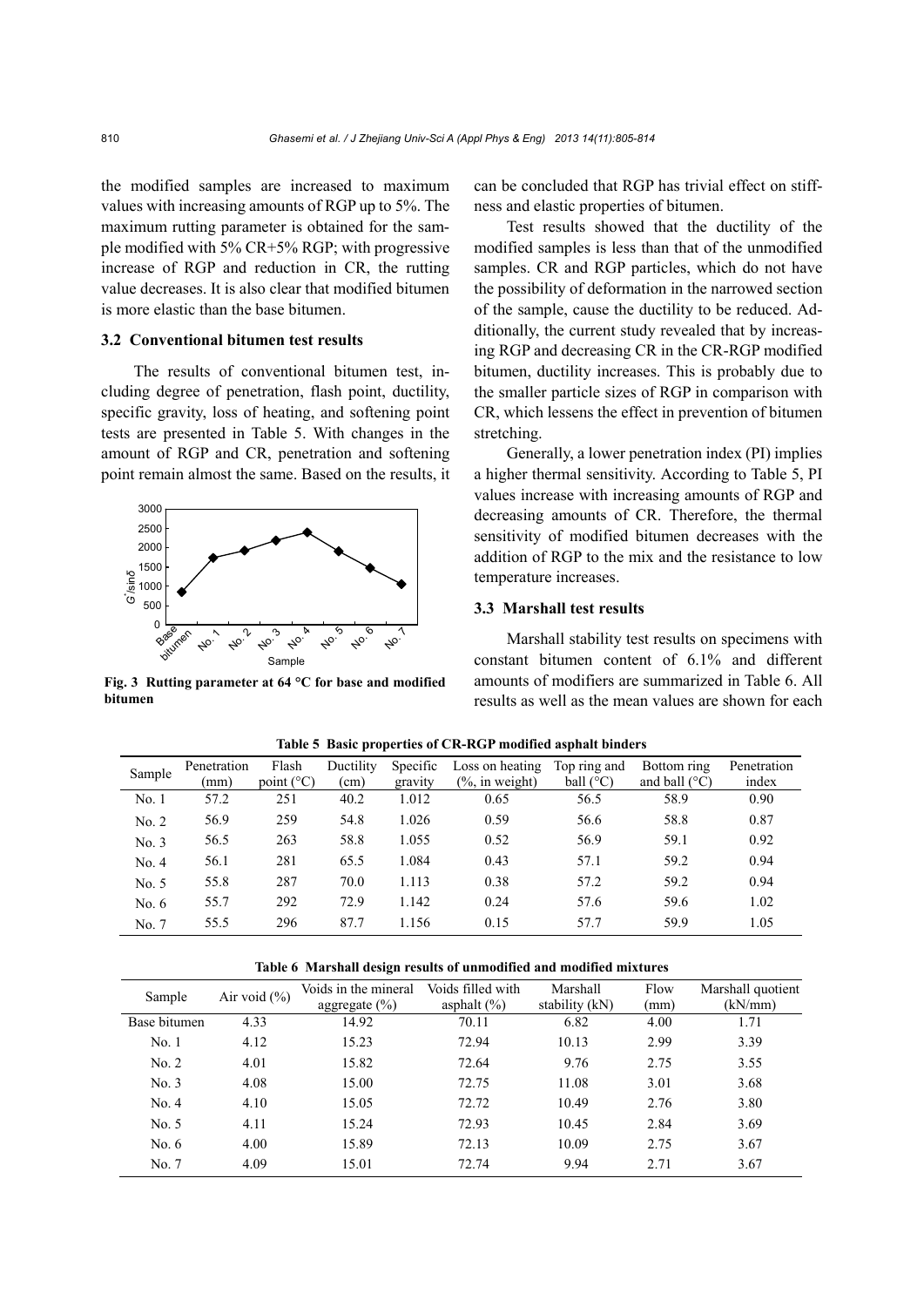test. It can be generally inferred from Table 6 that the Marshall quotient (MQ) is increased to a maximum value as the RGP amount increases and the CR amount decreases. Nevertheless, further increases in RGP and decreases in CR result in a reduction of MQ. For asphalt mixtures, the maximum MQ is obtained with 5% CR and 5% RGP. In addition, MQ for all modified mixtures is higher than the control mixture and its maximum value is measured over two times higher than the control mixture. Consequently, it can be concluded that a significant improvement occurs in the Marshall properties of asphalt concrete mixtures using RGP modifier.

### **3.4 Indirect tensile strength test results**

Fig. 4 depicts ITS test results for unconditioned asphalt samples with different percentages of modifier. These results show that by increasing percentage of the RGP, first the ITS is increasing to a maximum value, and then it is reducing. For asphalt mixtures, the maximum ITS is obtained with 5% CR and 5% RGP. The ITS of all modified samples were measured at a higher rate than the control sample. Moreover, the ITS of 5% CR and 5% RGP samples are about 25% higher than the CR samples and about 50% more than the unmodified samples.



**Fig. 4 Indirect tensile strength of unmodified and modified mixtures**

Fig. 5 shows TSR for asphalt mixes. The results show that TSR increases to 0.96 with an increase in RGP. However, more increasing in the RGP percentage will result in TSR reduction. The maximum TSR is observed for the sample containing 5% CR and 5% RGP. The strength of all mixes is higher than the minimum required (75%).

The variation of TI against additive values is shown for different strain levels in Fig. 6. Fig. 6 shows that mixtures modified with different combinations of CR and RGP show similar behavior at different strain levels; moreover, TI initially decreases with the increase of RGP and decrease of CR and then increases after reaching the minimum. The minimum value differs at different strain levels. At 5% strain, the modified sample with 9% RGP and 1% CR has a minimum TI value. While at 4% strain the minimum is observed for the sample with 5% RGP and 5% CR, and at 3% strain for the sample with 1% RGP and 9% CR. Thus, it is found that mixtures modified only with CR or RGP show more elasticity than mixtures modified with different combinations of CR and RGP. Based on the test results, mixtures modified only with CR or RGP are expected to have a better resistance to fatigue stress.



**Fig. 5 Comparison of indirect tensile strength ratio for unmodified and modified mixtures**



**Fig. 6 Toughness index (TI) of CR-RGP modified mixtures**

The results show that the values of TI increase as the strain level decreases, which suggests different performance for the same value of modifiers. In other words, the mixture efficiency is directly related to the strain level. Therefore, it can be concluded that the TI values should be evaluated at different strain levels to make a proper comparison between mixes.

#### **3.5 Compression strength test results**

Compression strength values for different mixtures are shown in Table 7. On average, the mixture modified with 5% RGP and 5% CR has the greatest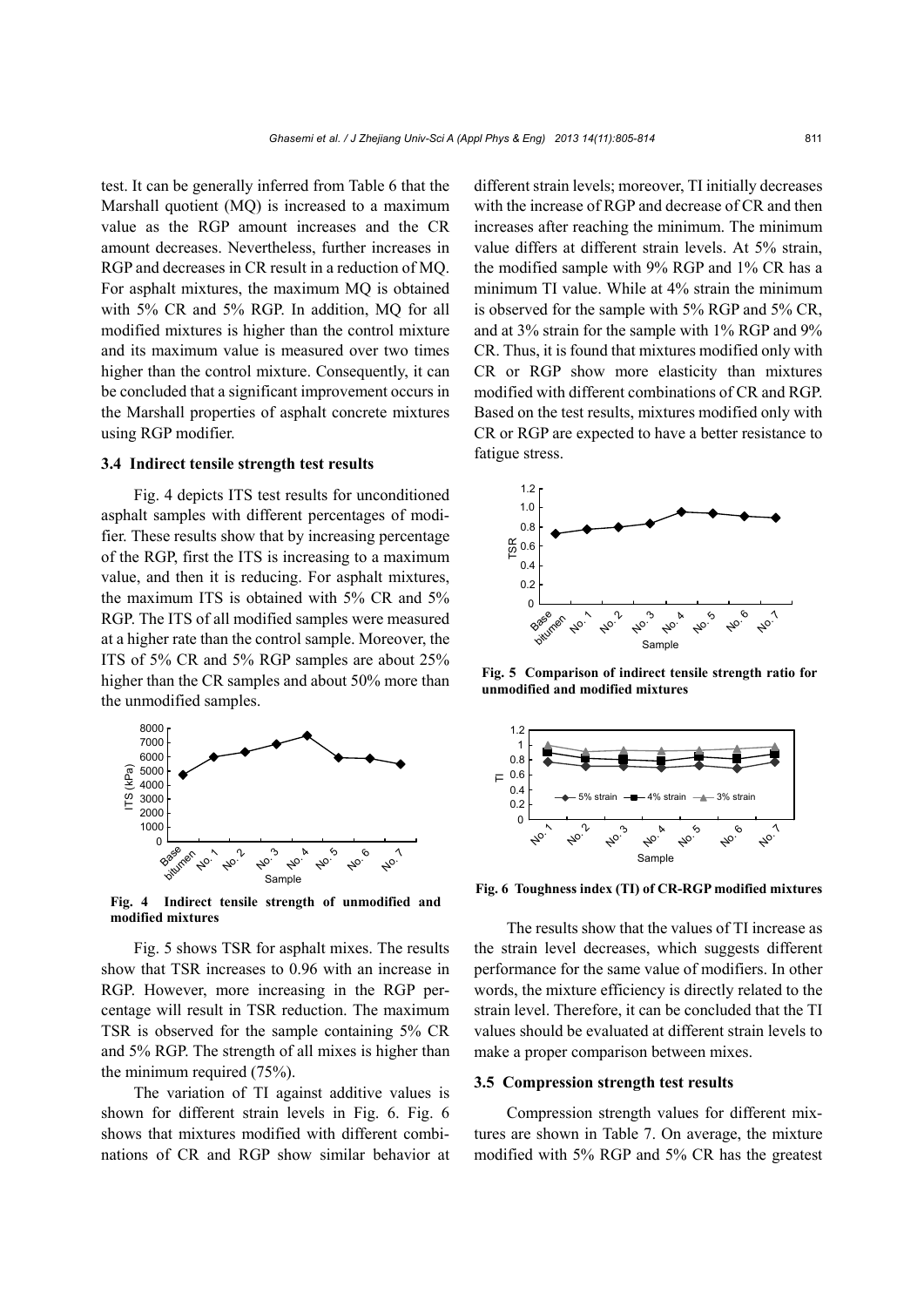strength under different testing conditions as compared with the other mixtures. The average compressive strength of the mixture is about 15% higher than the control mixture. Moreover, when the CR content is higher than 7% in modified mixtures, the  $R_{50}$  value is lower than the control mixture. Additionally, the results show that among the modified samples, saturated ones have the highest strength while those tested at high temperature have the lowest; the strength of the samples which have undergone freezing-thawing cycles commonly lie between these two. Overall, it can be deduced that RGP improves the compressive strength of SMA mixtures.

# **3.6 Indirect tensile stiffness modulus test results**

Three samples were tested for each unmodified and modified mixture. To obtain a stiffness modulus for a mixture, each sample was tested in three different conditions and the average value was adopted. Stiffness modulus of the mixtures is shown in Fig. 7. The results show that mixtures modified with more RGP and less CR contents have higher stiffness modulus. All of the modified mixtures have a higher stiffness modulus than the control mixture, resulting in the pavement with less strain at lower temperatures.



**Fig. 7 Stiffness modulus of unmodified and CR-RGP modified mixtures**

# **4 Conclusions**

In this study a large number of bitumen and asphalt samples were examined during several laboratory tests. The results of this study are summarized as follows.

1. Bitumen modified with CR and RGP were more flexible than base bitumen. The maximum rutting parameter of the sample modified with CR and RGP was about 180% higher than the control sample and about 40% higher than the sample modified with CR.

2. RGP had trivial effect on the stiffness and elastic properties of the bitumen. The ductility of modified samples was less than the unmodified samples. However, with the increase of RGP and decrease of CR, ductility increased. On the other hand, the thermal sensitivity of modified bitumen reduced with the addition of RGP to the mixture and the lower temperature cracking resistance increased.

3. The value of MQ for all modified mixtures was higher than the control mixture. In addition, the maximum value of modified mixture MQ was over two times higher than the control mixture. Therefore, a significant improvement occurred in the Marshall properties of asphalt concrete mixtures using an RGP modifier.

4. The ITS of all modified samples was higher than the control sample. ITS of CR-RGP modified samples was also about 25% greater than CR modified samples and about 50% higher than unmodified samples.

5. Mixtures modified only with CR or with RGP showed more elasticity than mixtures modified with different combinations of CR and RGP and, therefore, more resistant to formation and propagation of cracks. Moreover, the TI values should be evaluated at

|              | Table / Compression strength test results |            |                |                   |             |             |             |  |  |
|--------------|-------------------------------------------|------------|----------------|-------------------|-------------|-------------|-------------|--|--|
| Sample       | $R_{50}$ (MPa)                            | $R_f(MPa)$ | $R_{25}$ (MPa) | $R_{\rm w}$ (MPa) | $K_{\rm w}$ | $K_{\rm h}$ | $K_{\rm f}$ |  |  |
| Base bitumen | 1.53                                      | 1.72       | 1.75           | 1.74              | 0.99        | 1.14        | 0.99        |  |  |
| No.1         | 1.46                                      | 1.80       | 2.03           | 2.02              | 1.00        | 1.39        | 0.89        |  |  |
| No. 2        | 1.48                                      | 1.84       | 2.05           | 2.04              | 1.00        | 1.38        | 0.9         |  |  |
| No. 3        | 1.52                                      | 1.91       | 2.06           | 2.04              | 0.99        | 1.36        | 0.94        |  |  |
| No. 4        | 1.56                                      | 2.01       | 2.09           | 2.07              | 0.99        | 1.34        | 0.97        |  |  |
| No. 5        | 1.55                                      | 2.03       | 2.07           | 2.01              | 0.97        | 1.34        | 1.00        |  |  |
| No. $6$      | 1.54                                      | 2.03       | 2.07           | 1.99              | 0.96        | 1.34        | 1.02        |  |  |
| No. 7        | 1.55                                      | 2.05       | 2.06           | 1.97              | 0.96        | 1.33        | 1.04        |  |  |

**Table 7 Compression strength test results**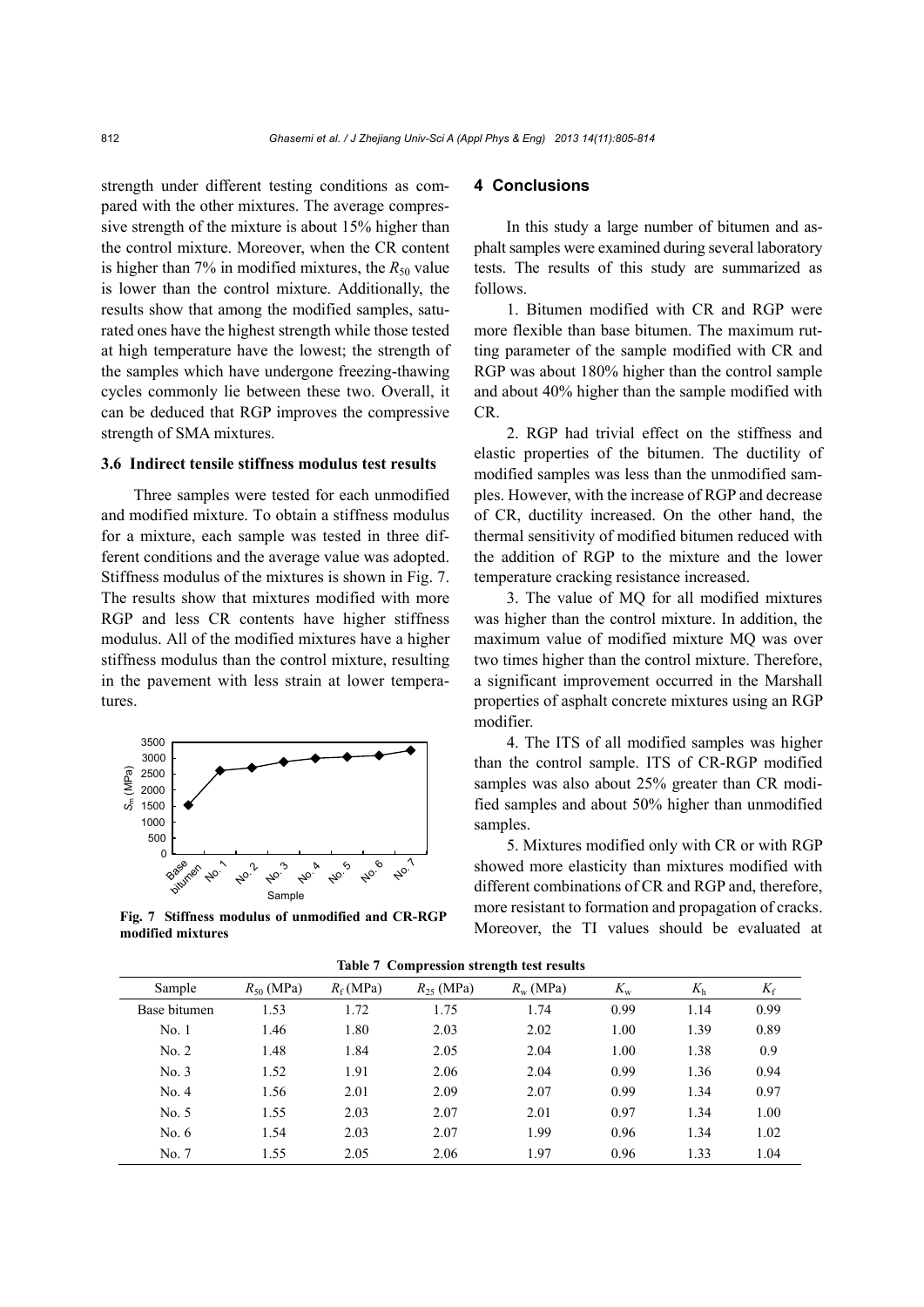different strain levels to make a proper comparison between mixtures.

6. The average compressive strength of modified mixtures was higher than the control mixture. In addition, saturated modified samples showed higher levels of strength compared with samples experiencing cycles of freezing and thawing. Meanwhile, the minimum strength was observed in samples that had been at high temperatures. The samples modified with RGP showed much more resistance to cycles of freezing-thawing while samples modified with more CR showed more strength to the saturation.

7. Mixtures modified with more RGP had higher stiffness modulus than the control mixture and the pavement showed less strain at lower temperatures.

Overall assessment of the mechanical properties of asphalt mixtures showed that when RGP is applied, an improvement is observed in Marshall and mechanical properties. It was also inferred that rutting parameters, stiffness, and thermal sensitivity are improved with RGP entrance. Moreover, Marshall stability, ITS, compressive strength, and stiffness modulus of asphalt mixture increased with the increase of RGP content. The only foible in modification with RGP is the TI reduction. The optimal modification was attained with 5% CR and 5% RGP. Thus, RGP can be substituted partly for the CR in the bitumen modification. Application of RGP in asphalt mixtures also has many environmental benefits and helps prevent the accumulation of waste glass in the natural environment.

# **References**

- AASHTO T283, 2007. Standard Method of Test for Resistance of Compacted Asphalt Mixtures to Moisture-induced Damage, American Association of State and Highway Transportation Officials.
- Ahmedzade, P., Tigdemir, M., Kalyoncuoglu, S.F., 2007. Laboratory investigation of the properties of asphalt concrete mixtures modified with TOP-SBS. *Construction and Building Materials*, **21**(3):626-633. [doi:10.1016/j.conbuildmat.2005.12.003]
- ASTM D7173, 2011. Standard Practice for Determining the Separation Tendency of Polymer from Polymer Modified Asphalt. [doi:10.1520/D7173-11]
- ASTM D7175, 2008. Standard Test Method for Determining the Rheological Properties of Asphalt Binder Using a Dynamic Shear Rheometer. [doi:10.1520/D7175-08]
- ASTM E1260, 2009. Standard Test Method for Determining Liquid Drop Size Characteristics in a Spray Using Optical Nonimaging Light-scattering Instruments. [doi:10.1520/

E1260-03R09]

- Batayneh, M., Marie, I., Asi, I., 2007. Use of selected waste materials in concrete mixes. *Waste Management*, **27**(12): 1870-1876. [doi:10.1016/j.wasman.2006.07.026]
- BS DD 213, 1993. Method for Determination of the Indirect Tensile Stiffness Modulus of bituminous mixtures. British Standards Institution.
- California Department of Transportation, 2006. Asphalt Rubber Usage Guide, USA.
- Canestrari, F., Pasquini, E., Santagata, F.A., Antunes, I., 2009. Asphalt Rubber: Policy Disclosure in Italy. Asphalt Rubber Conference, Nanjing, China, p.967-988.
- Cao, R., 2009. Evaluation of New Generation of Gap Graded Asphalt Rubber Mixtures. Asphalt Rubber Conference, Nanjing, China.
- Chiu, C.T., Lu, L.C., 2007. A laboratory study on stone matrix asphalt using ground tire rubber. *Construction and Building Materials*, **21**(5):1027-1033. [doi:10.1016/j.conbuildmat.2006.02.005]
- Ghasemi, M., Marandi, S.M., 2011. Laboratory investigation of the properties of stone matrix asphalt modified with RGP-SBS. *Digest Journal of Nanomaterials and Biostructures*, **6**(4):1823-1834.
- Goh, S.W., Akin, M., You, Z., Shi, X., 2011. Effect of deicing solutions on the tensile strength of micro- or nanomodified asphalt mixture. *Construction and Building Materials*, **25**(1):195-200. [doi:10.1016/j.conbuildmat. 2010.06.038]
- Huang, B., Dong, Q., Burdette, E.G., 2009. Laboratory evaluation of incorporating waste ceramic materials into Portland cement and asphaltic concrete. *Construction and Building Materials*, **23**(12):3451-3456. [doi:10.1016/j.conbuildmat. 2009.08.024]
- Kaloush, K.E., Nordgren, T., Biligiri, K.P., Zeiada, W.A., Rodezno, M.C., Souliman, M.I., Reed, J., 2009. Laboratory Evaluation of Asphalt Rubber Gap Graded Mixture in Sweden. Asphalt Rubber Conference, Nanjing, China.
- Lee, S.J., Akisetty, C.K., Amirkhanian, S.N., 2008. Recycling of laboratory-prepared long-term aged binders containing crumb rubber modifier. *Construction and Building Materials*, **22**(9):1906-1913. [doi:10.1016/j.conbuildmat.2007. 07.012]
- Marzouk, O.Y., Dheilly, R.M., Queneudec, M., 2007. Valorization of post-consumer waste plastic in cementitious concrete composites. *Waste Management*, **27**(2):310-318. [doi:10.1016/j.wasman.2006.03.012]
- McNerney, M., Landsberger, B., Turen, T., Pandelides, A., 2000. Comparative Field Measurements of Tire/Pavement Noise of Selected Texas Pavements. Center for Transportation Research, the University of Texas at Austin, Austin, TX, Report No. 7-2957-2.
- NCHRP, 1999. Report 425: Designing Stone Matrix Asphalt Mixtures for Rut-Resistant Pavements. Transportation Research Board, National Research Council, Washington, DC.
- Ouyang, C., Wang, S., Zhang, Y., Zhang, Y., 2005. Preparation and properties of styrene-butadiene-styrene copolymer/